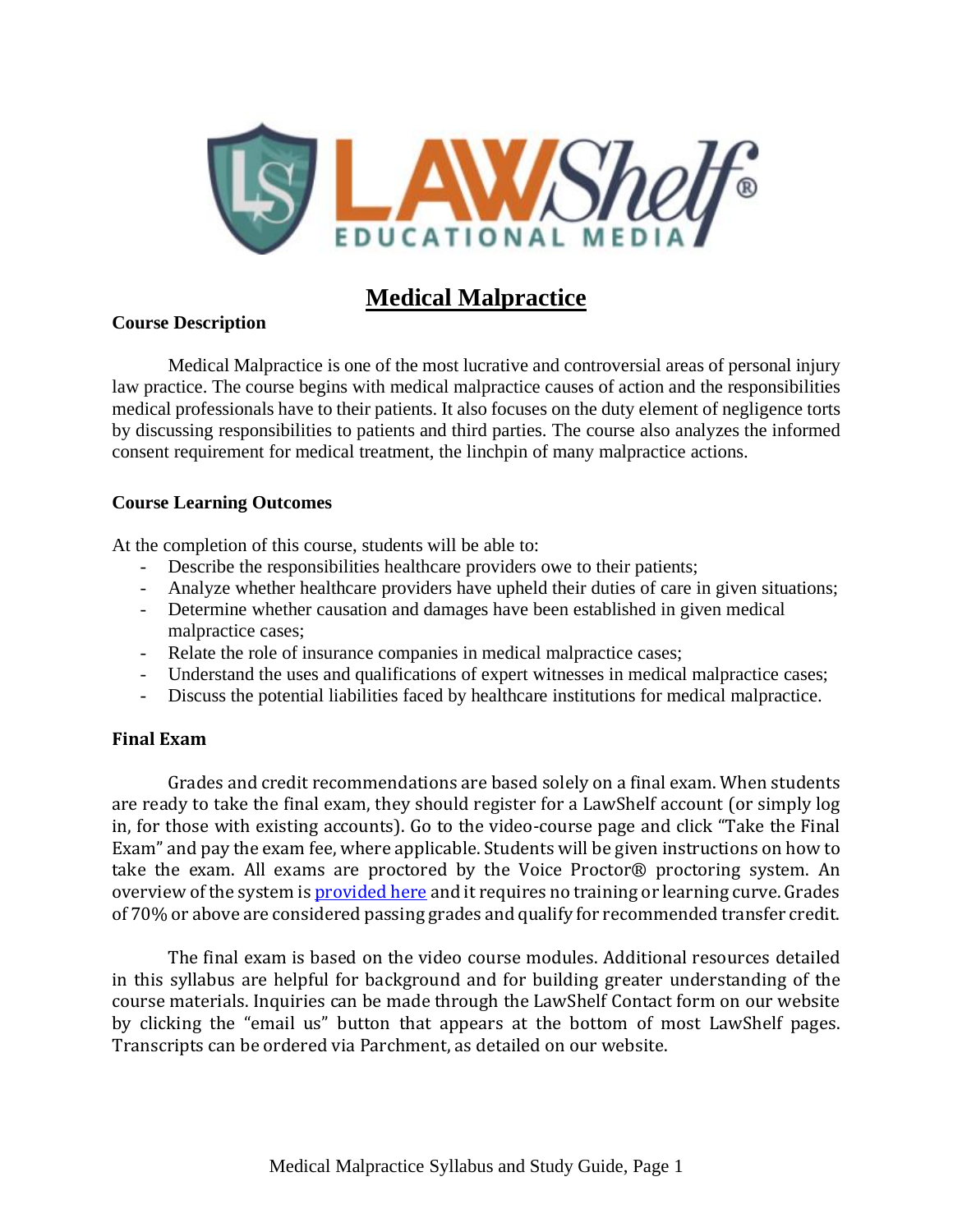#### **Case Studies**

Many LawShelf video courses include case studies. These do not necessarily teach new material but are meant to demonstrate how the materials covered in the course are applied by various courts. Concepts covered in the case studies are covered on the final exam, so make sure to watch the case studies before taking the exam. However, it is unnecessary to memorize the facts and details of the cases covered in these case studies.

#### **Self-Quizzes**

Video-course modules and case studies feature self-quizzes that consist of practice questions on the materials covered in the videos. These questions are presented for the benefit of the student and are important to review before taking the final exam because they are similar in style and substance to the questions on the final exam. These quizzes are not graded or monitored and there is no record of how students answer these questions. Students may answer these questions as many times as they like and are encouraged to keep re-taking the quizzes until they have mastered all the questions.

## **Study Guide**

### **Introductory Videos**

These videos provide background to help students better understand the main parts of the course, which are the video-course modules below.

**Elements of Negligence**

**<https://lawshelf.com/shortvideoscontentview/elements-of-negligence/>**

**Tort Law: The Rules of Medical Malpractice <https://lawshelf.com/shortvideoscontentview/tort-law-the-rules-of-medical-malpractice/>**

**Negligence in Tort Law: Res Ipsa Loquitur and Negligence Per Se [https://lawshelf.com/shortvideoscontentview/negligence-in-tort-law-res-ipsa-loquitur-and](https://lawshelf.com/shortvideoscontentview/negligence-in-tort-law-res-ipsa-loquitur-and-negligence-per-se/)[negligence-per-se/](https://lawshelf.com/shortvideoscontentview/negligence-in-tort-law-res-ipsa-loquitur-and-negligence-per-se/)**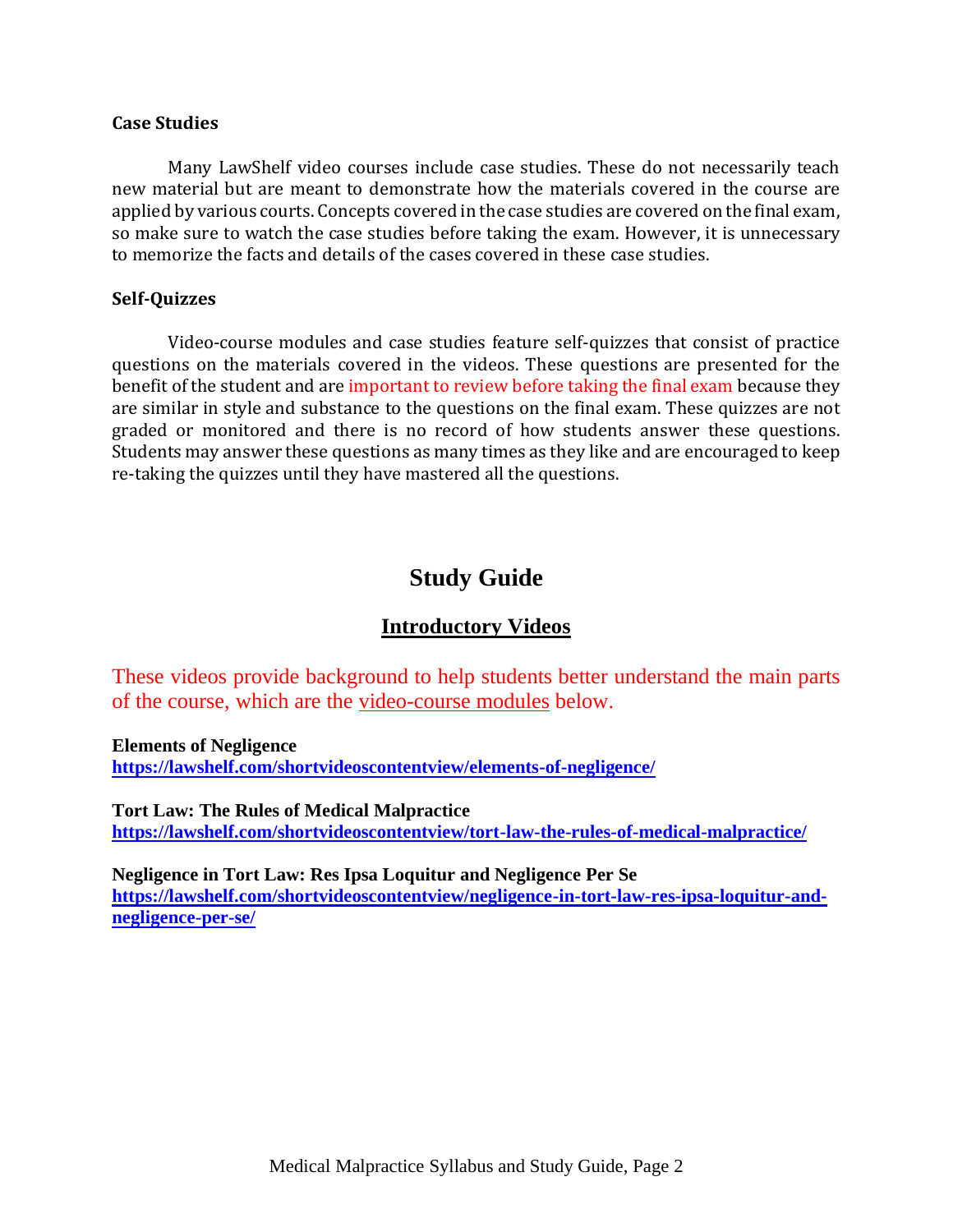### **Courseware Readings**

These courseware readings provide background to help students better understand the main parts of the course, which are the video-course modules below.

**The following readings can be found in the ["Foundations](https://lawshelf.com/coursewareview) of Law" courseware, under Torts:**

**Negligence Section 1**

**[Introduction](https://lawshelf.com/coursewarecontentview/introduction-to-negligence) to Negligence Duty of [Care](https://lawshelf.com/coursewarecontentview/duty-of-care-part-1) Part 1 Duty of [Care](https://lawshelf.com/coursewarecontentview/duty-of-care-part-2) Part 2 [Breach](https://lawshelf.com/coursewarecontentview/breach-of-duty-part-1) of Duty Part 1 [Breach](https://lawshelf.com/coursewarecontentview/breach-of-duty-part-2) of Duty Part 2**

**Negligence Section 2 [Cause](https://lawshelf.com/coursewarecontentview/cause-and-harm) and Harm [Proximate](https://lawshelf.com/coursewarecontentview/proximate-cause) Cause Indirect [Causation](https://lawshelf.com/coursewarecontentview/indirect-causation)**

## **Video Course Modules**

These videos constitute the main part of the course and are they sources of the questions on the final exam.

**Medical Malpractice Course Overview Video <https://lawshelf.com/videocoursescontentview/medical-malpractice>**

**The Doctor-Patient Relationship - Module 1 of 5 <https://lawshelf.com/videocoursesmoduleview/the-doctor-patient-relationship-module-1-of-5>**

**Standard of Care - Module 2 of 5 <https://lawshelf.com/videocoursesmoduleview/standard-of-care-module-2-of-5>**

**Causation, Defenses, and Damages - Module 3 of 5 <https://lawshelf.com/videocoursesmoduleview/causation-defenses-and-damages-module-3-of-5>**

**Lawsuits and the Role of Insurance - Module 4 of 5 <https://lawshelf.com/videocoursesmoduleview/lawsuits-and-the-role-of-insurance-module-4-of-5>**

**Liability of Health Care Institutions- Module 5 of 5 <https://lawshelf.com/videocoursesmoduleview/liability-of-health-care-institutions-module-5-of-5>**